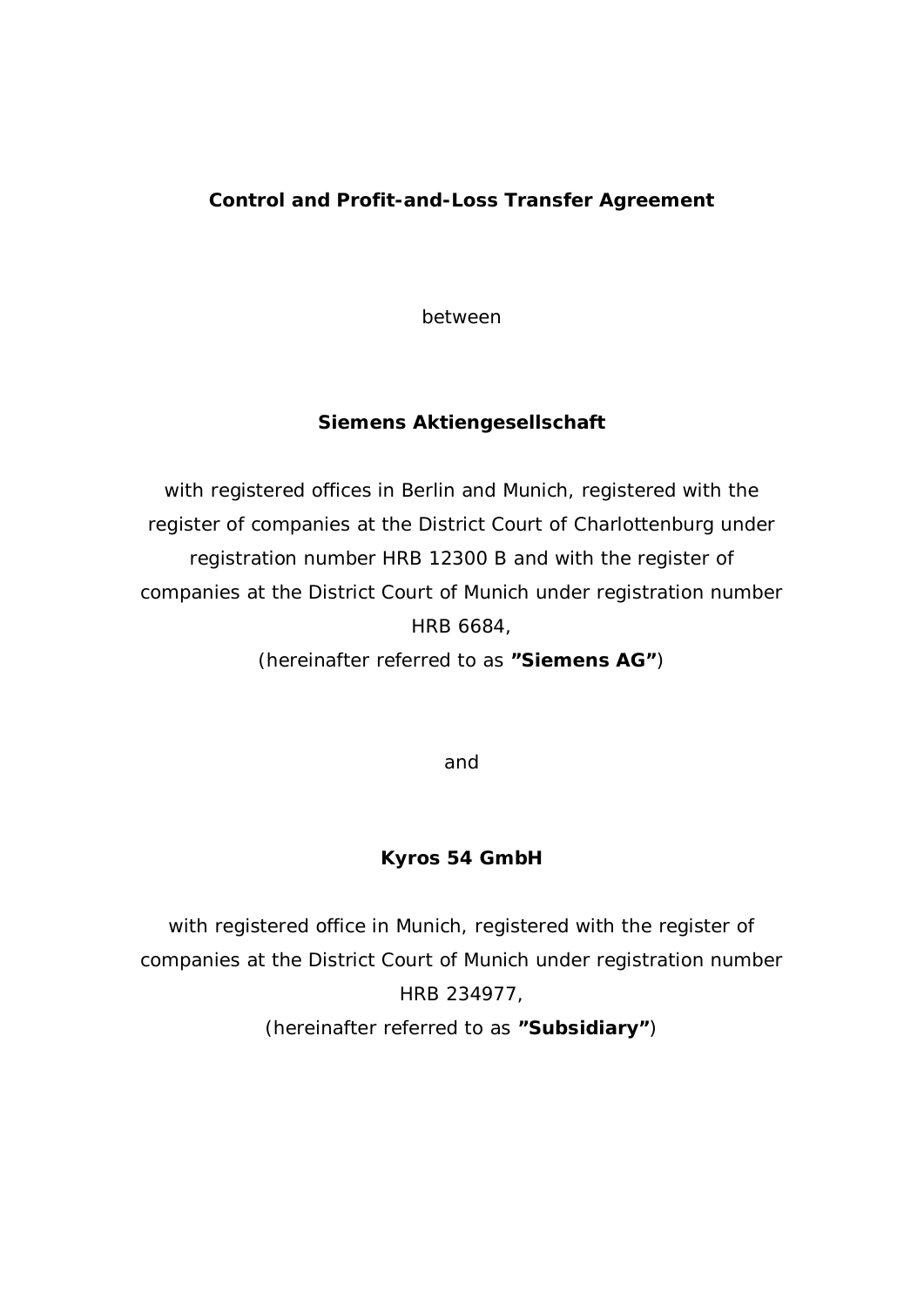## **Preamble**

Siemens AG is the sole shareholder of the Subsidiary.

## **Article 1 - Control**

- 1.1 The Subsidiary shall subordinate management of its company to Siemens AG.
- 1.2 Siemens AG shall accordingly have the right to give instructions to the Management of the Subsidiary on how the Subsidiary is to be managed (including its entire commercial sphere within the meaning of the Value-Added Tax Act (UStG)). The Management of the Subsidiary shall be obliged to obey the instructions.

## **Article 2 - Transfer of profits**

- 2.1 The Subsidiary undertakes to transfer its entire profits to Siemens AG in accordance with the provisions of Section 301 of the German Stock Corporation Act (AktG), as amended from time to time.
- 2.2 With the consent of Siemens AG, the Subsidiary may appropriate amounts from the annual net income to other retained earnings pursuant to Section 272 (3) of the German Commercial Code (HGB) insofar as this is permitted under commercial law and economically justified based on reasonable business judgment. The formation of statutory reserves is permitted.
- 2.3 Upon request by Siemens AG, amounts appropriated to other retained earnings pursuant to Section 272 (3) of the German Commercial Code (HGB) during the term of this agreement shall be released and used to compensate an annual net loss or be transferred as profits. The transfer of capital reserves and retained earnings existing prior to the date of this agreement shall be excluded.
- 2.4 Upon request by Siemens AG, profits shall be transferred in advance during the year, if and to the extent this is legally permissible.
- 2.5 If this agreement does not end prior to the expiration of the Subsidiary's fiscal year, the entitlement to the transfer of profits shall arise at the end of the Subsidiary's fiscal year and shall be due taking that date as value date.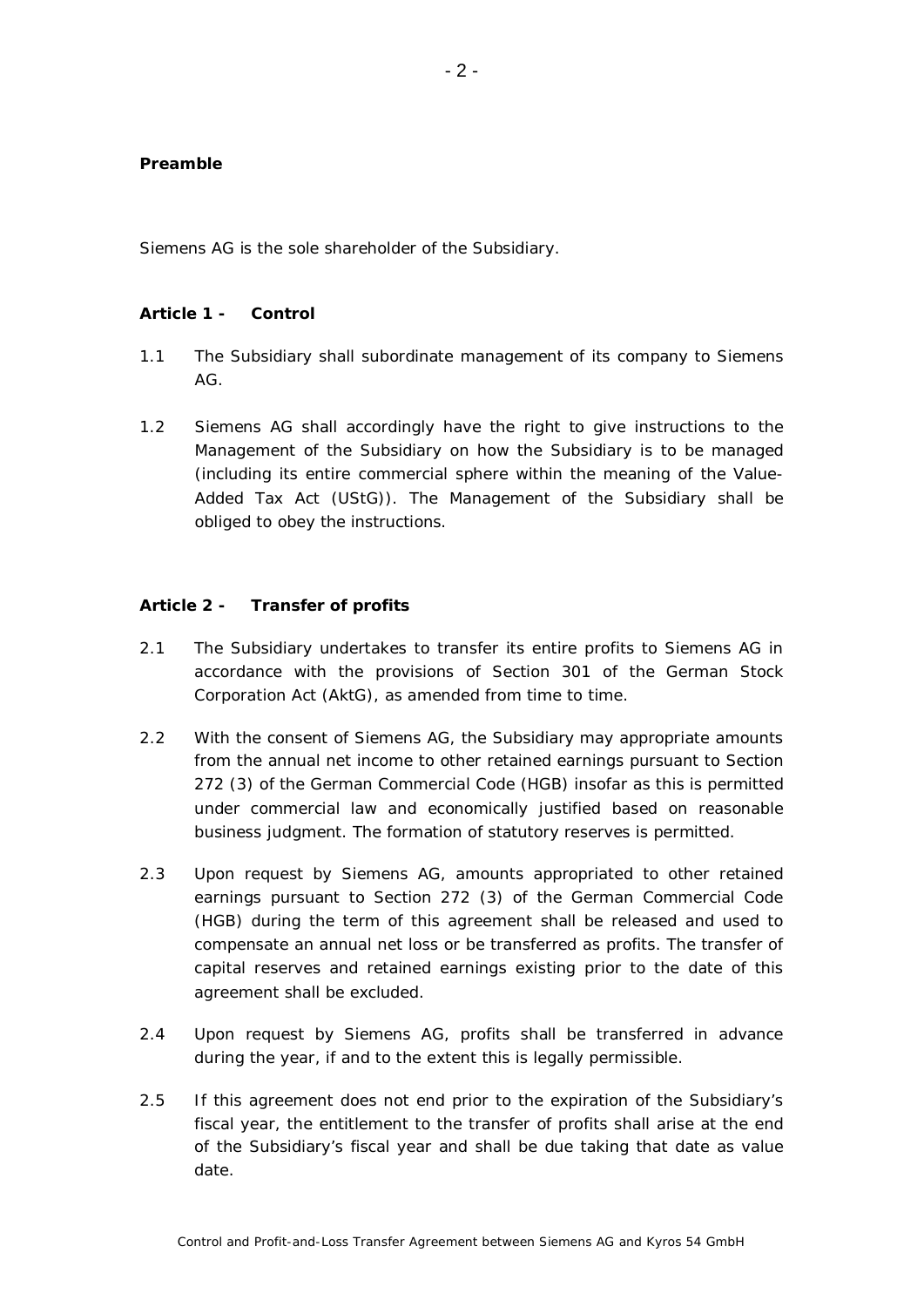2.6 The obligation to transfer profits shall apply retroactively as of the beginning of the Subsidiary's fiscal year in which this agreement becomes effective in accordance with Article 4.1.

**Article 3 - Assumption of losses**

- 3.1 Siemens AG shall be obliged to assume the losses of the Subsidiary in accordance with the provisions of Section 302 of the German Stock Corporation Act (AktG), as amended from time to time.
- 3.2 If this agreement does not end prior to the expiration of the Subsidiary's fiscal year, the entitlement to the assumption of losses shall arise at the end of the Subsidiary's fiscal year and shall be due taking that date as value date.
- 3.3 The obligation to assume losses shall apply retroactively as of the beginning of the Subsidiary's fiscal year in which this agreement becomes effective in accordance with Article 4.1.

**Article 4 - Effectiveness and term**

- 4.1 This agreement becomes effective upon registration in the register of companies at the registered office of the Subsidiary.
- 4.2 This agreement shall be concluded for an indefinite period of time. It may be terminated ordinarily upon three (3) months' notice prior to the end of the Subsidiary's fiscal year, but for the first time to the end of the Subsidiary's fiscal year that ends at least five (5) years in time after the beginning of the Subsidiary's fiscal year in which this agreement became effective. In addition to the above notice period, Siemens AG can terminate this agreement ordinarily at any time upon two (2) weeks' prior notice once the minimum term specified in the above sentence has expired.
- 4.3 The right to terminate this agreement for good cause without observing a notice period shall remain unaffected. Good cause shall exist in particular in the event of insolvency, merger, split-up or liquidation of Siemens AG or the Subsidiary; it shall also exist if Siemens AG disposes of or contributes shares and thus no longer directly holds all the shares in the Subsidiary, or an outside shareholder participates in the Subsidiary for the first time within the meaning of Section 307 of the German Stock Corporation Act (AktG) as a result of Siemens AG disposing of or contributing shares. In the event that shares are disposed of or contributed, Siemens AG may also terminate this agreement as of the date of conclusion of the promissory agreement relating to the disposal or contribution of the shares in the Subsidiary, effective the date of transfer of the shares or at an earlier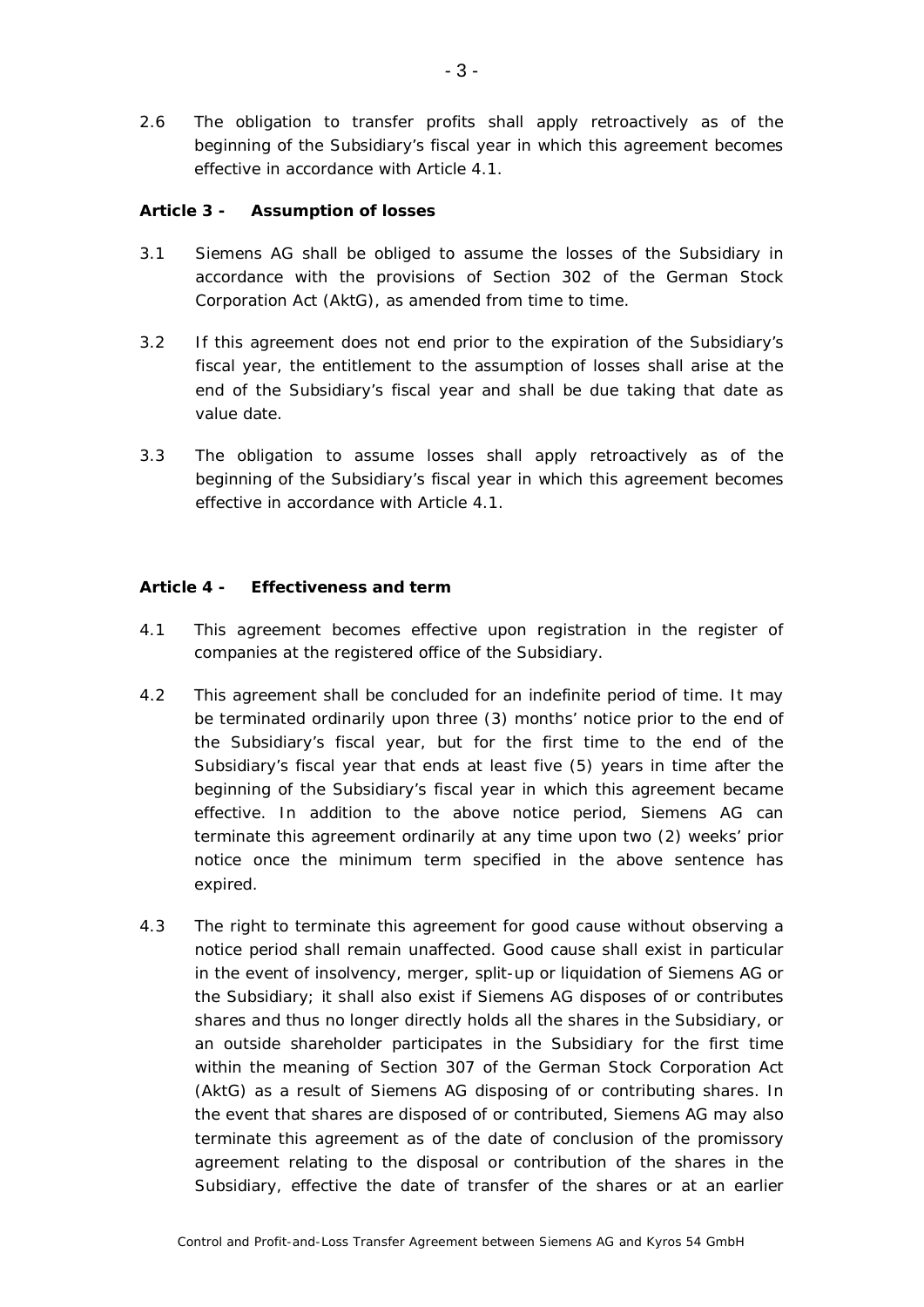date. Good cause shall also exist in the event of an initial public offering ("IPO") of the Subsidiary; in such a case, this agreement can also be terminated as of the date on which the prospectus is approved by the responsible authority, effective the date on which the IPO is completed (transfer of the shares to the investors) or at an earlier date.

4.4 Notice of termination of this agreement shall be given to the other party in writing.

**Article 5 - Final provisions**

- 5.1 The interpretation of individual provisions of this agreement shall be subject to Section 14 and Section 17 of the German Corporation Tax Act (KStG), as amended from time to time.
- 5.2 Should any provision of this agreement be or become ineffective or unenforceable in whole or in part or should this agreement contain a gap, this shall not affect the validity of the remaining provisions of this agreement. In place of the ineffective or unenforceable provision, the parties shall agree on an effective or enforceable provision which, in its economic effect, comes as close as legally possible to that of the ineffective or unenforceable provision. In the event of a gap in this agreement, the parties shall agree on a provision that would have been intended, in light of the object and purpose of this agreement, had they considered the point on concluding this agreement.
- 5.3 If, under the terms of this agreement, a declaration is to be made in writing, such a declaration shall be signed by the declaring party, signing his/her name in his/her own hand, and transmitted to the other party as an original. The written form described above may not be replaced by the electronic form.
- 5.4 Place of performance and jurisdiction for both parties shall be Munich.

Munich, November 27, 2017

**Siemens Aktiengesellschaft**

[signed] [signed] Kaeser **Dr. Thomas** (President and Chief Executive Officer) (Member of the Managing

Board)